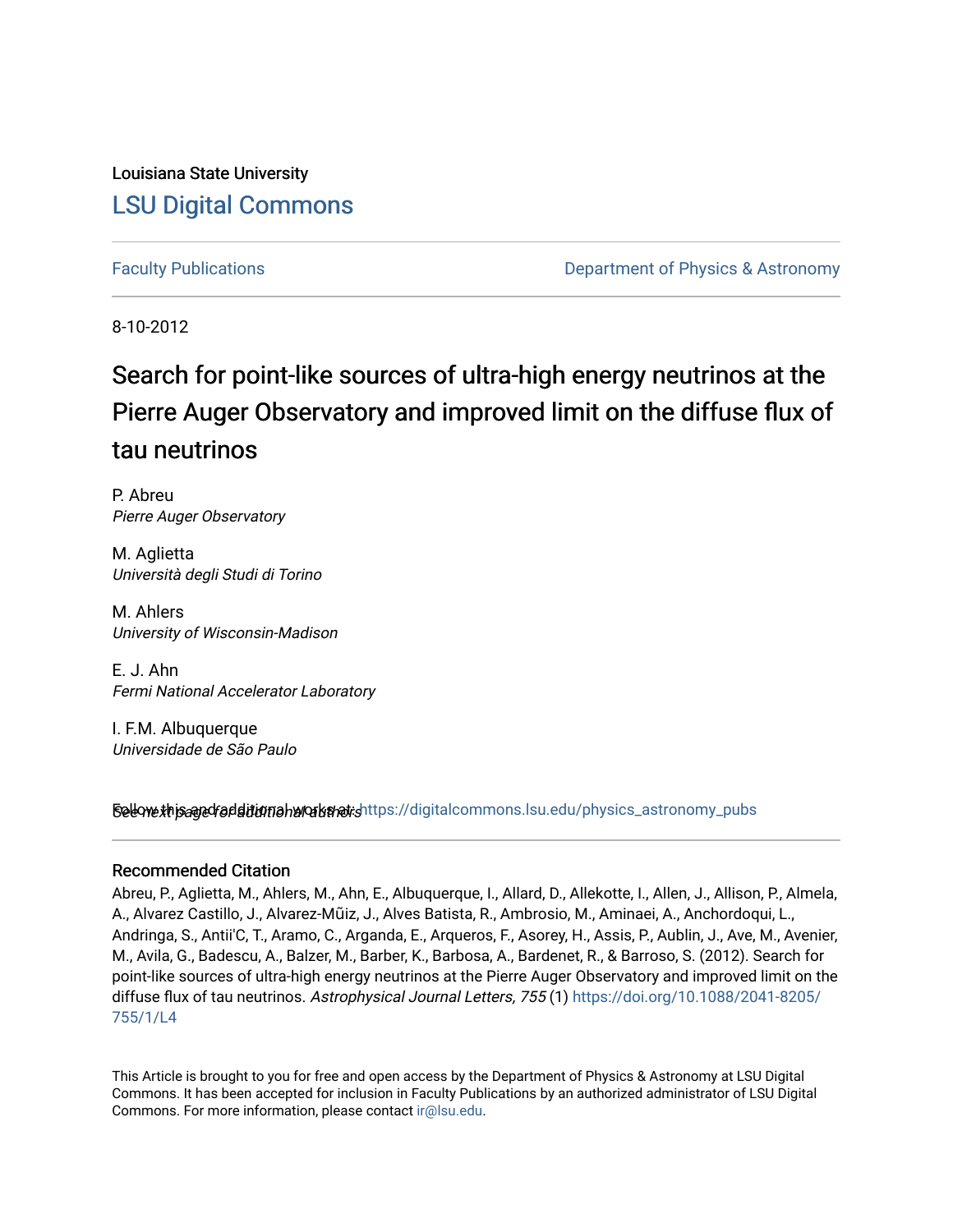## Authors

P. Abreu, M. Aglietta, M. Ahlers, E. J. Ahn, I. F.M. Albuquerque, D. Allard, I. Allekotte, J. Allen, P. Allison, A. Almela, J. Alvarez Castillo, J. Alvarez-Mũiz, R. Alves Batista, M. Ambrosio, A. Aminaei, L. Anchordoqui, S. Andringa, T. Antii'C, C. Aramo, E. Arganda, F. Arqueros, H. Asorey, P. Assis, J. Aublin, M. Ave, M. Avenier, G. Avila, A. M. Badescu, M. Balzer, K. B. Barber, A. F. Barbosa, R. Bardenet, and S. L.C. Barroso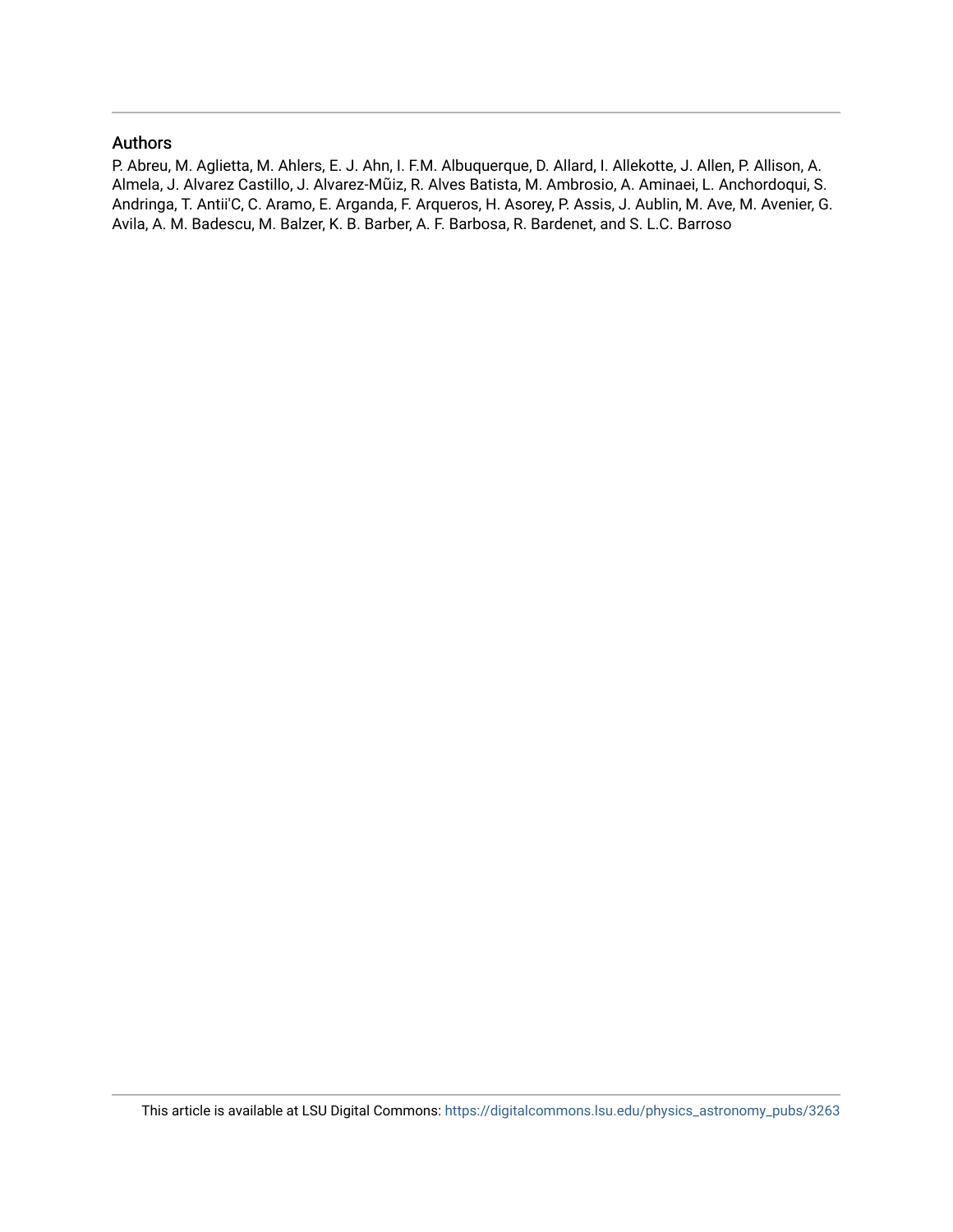# SEARCH FOR POINT-LIKE SOURCES OF ULTRA-HIGH ENERGY NEUTRINOS AT THE PIERRE AUGER OBSERVATORY AND IMPROVED LIMIT ON THE DIFFUSE FLUX OF TAU NEUTRINOS

THE PIERRE AUGER COLLABORATION<sup>1</sup>, P. ABREU<sup>2</sup>, M. AGLIETTA<sup>3</sup>, M. AHLERS<sup>4</sup>, E. J. AHN<sup>5</sup>, I. F. M. ALBUQUEROUE<sup>6</sup>, D. ALLARD<sup>7</sup>, I. ALLEKOTTE<sup>8</sup>, J. ALLEN<sup>9</sup>, P. ALLISON<sup>10</sup>, A. ALMELA<sup>11,12</sup>, J. ALVAREZ CASTILLO<sup>13</sup>, J. ALVAREZ-MUÑIZ<sup>14</sup>, R. Alves Batista<sup>15</sup>, M. Ambrosio<sup>16</sup>, A. Aminaei<sup>17</sup>, L. Anchordoqui<sup>18</sup>, S. Andringa<sup>2</sup>, T. Antiči'c<sup>19</sup>, C. Aramo<sup>16</sup>, E. Arganda<sup>20,21</sup>, F. Arqueros<sup>21</sup>, H. Asorey<sup>8</sup>, P. Assis<sup>2</sup>, J. Aublin<sup>22</sup>, M. Ave<sup>23</sup>, M. Avenier<sup>24</sup>, G. Avila<sup>25</sup>, A. M. Badescu<sup>26</sup>, M. BALZER<sup>27</sup>, K. B. BARBER<sup>28</sup>, A. F. BARBOSA<sup>29,[97](#page-4-0)</sup>, R. BARDENET<sup>30</sup>, S. L. C. BARROSO<sup>31</sup>, B. BAUGHMAN<sup>10,[98](#page-4-0)</sup>, J. BÄUML<sup>32</sup>, C. BAUS<sup>23</sup>, J. J. BEATTY<sup>10</sup>, K. H. BECKER<sup>33</sup>, A. BELLÉTOILE<sup>34</sup>, J. A. BELLIDO<sup>28</sup>, S. BENZVI<sup>4</sup>, C. BERAT<sup>24</sup>, X. BERTOU<sup>8</sup>, P. L. BIERMANN<sup>35</sup>, P. BILLOIR<sup>22</sup>, O. BLANCH-BIGAS<sup>22,[99](#page-4-0)</sup>, F. BLANCO<sup>21</sup>, M. BLANCO<sup>22,36</sup>, C. BLEVE<sup>33</sup>, H. BLÜMER<sup>23,32</sup>, M. Boháčová<sup>37</sup>, D. Boncioli<sup>38</sup>, C. Bonifazi<sup>22,39</sup>, R. Bonino<sup>3</sup>, N. Borodai<sup>40</sup>, J. Brack<sup>41</sup>, I. Brancus<sup>42</sup>, P. Brogueira<sup>2</sup>, W. C. Brown<sup>43</sup>, R. Bruijn<sup>44,[100](#page-4-0)</sup>, P. Buchholz<sup>45</sup>, A. Bueno<sup>46</sup>, L. Buroker<sup>18</sup>, R. E. Burton<sup>47</sup>, K. S. Caballero-Mora<sup>48</sup>, B. CACCIANIGA<sup>49</sup>, L. CARAMETE<sup>35</sup>, R. CARUSO<sup>50</sup>, A. CASTELLINA<sup>3</sup>, O. CATALANO<sup>51</sup>, G. CATALDI<sup>52</sup>, L. CAZON<sup>2</sup>, R. CESTER<sup>53</sup>, J. Chauvin<sup>24</sup>, S. H. Cheng<sup>48</sup>, A. Chiavassa<sup>3</sup>, J. A. Chinellato<sup>15</sup>, J. Chirinos Diaz<sup>54</sup>, J. Chudoba<sup>37</sup>, M. Cilmo<sup>16</sup>, R. W. CLAY<sup>28</sup>, G. Cocciolo<sup>52</sup>, L. Collica<sup>49</sup>, M. R. Coluccia<sup>52</sup>, R. Conceição<sup>2</sup>, F. Contreras<sup>55</sup>, H. Cook<sup>44</sup>, M. J. Cooper<sup>28</sup>, J. Coppens<sup>17,56</sup>, A. Cordier<sup>30</sup>, S. Coutu<sup>48</sup>, C. E. Covault<sup>47</sup>, A. Creusot<sup>7</sup>, A. Criss<sup>48</sup>, J. Cronin<sup>57</sup>, A. Curutiu<sup>35</sup>, S. Dagoret-Campagne<sup>30</sup>, R. Dallier<sup>34</sup>, B. Daniel<sup>15</sup>, S. Dasso<sup>58,59</sup>, K. Daumiller<sup>32</sup>, B. R. Dawson<sup>28</sup>, R. M. de Almeida<sup>60</sup>, M. De Domenico<sup>50</sup>, C. De Donato<sup>13</sup>, S. J. de Jong<sup>17,56</sup>, G. De La Vega<sup>61</sup>, W. J. M. de Mello Junior<sup>15</sup>, J. R. T. de Mello Neto<sup>39</sup>, I. De Mitri<sup>52</sup>, V. de Souza<sup>62</sup>, K. D. de Vries<sup>63</sup>, L. del Peral<sup>36</sup>, M. del Río<sup>38,55</sup>, O. Deligny<sup>64</sup>, H. Dembinski<sup>23</sup>, N. Dhital<sup>54</sup>, C. Di Giulio<sup>38,65</sup>, M. L. Díaz Castro<sup>29</sup>, P. N. Diep<sup>66</sup>, F. Diogo<sup>2</sup>, C. Dobrigkeit<sup>15</sup>, W. Docters<sup>63</sup>, J. C. D'OLIVO<sup>13</sup>, P. N. DONG<sup>64,66</sup>, A. DOROFEEV<sup>41</sup>, J. C. dos Anjos<sup>29</sup>, M. T. Dova<sup>20</sup>, D. D'Urso<sup>16</sup>, I. Dutan<sup>35</sup>, J. Ebr<sup>37</sup>, R. ENGEL<sup>32</sup>, M. ERDMANN<sup>67</sup>, C. O. ESCOBAR<sup>5,15</sup>, J. ESPADANAL<sup>2</sup>, A. ETCHEGOYEN<sup>11,12</sup>, P. FACAL SAN LUIS<sup>57</sup>, H. FALCKE<sup>17,56,68</sup>, G. FARRAR<sup>9</sup>, A. C. FAUTH<sup>15</sup>, N. FAZZINI<sup>5</sup>, A. P. FERGUSON<sup>47</sup>, B. FICK<sup>54</sup>, J. M. FIGUEIRA<sup>12</sup>, A. FILEVICH<sup>12</sup>, A. FILIPCIČ<sup>69,70</sup>, S. FLIESCHER<sup>67</sup>, C. E. FRACCHIOLLA<sup>41</sup>, E. D. FRAENKEL<sup>63</sup>, O. FRATU<sup>26</sup>, U. FRÖHLICH<sup>45</sup>, B. FUCHS<sup>23</sup>, R. GAIOR<sup>22</sup>, R. F. GAMARRA<sup>12</sup>, S. GAMBETTA<sup>71</sup>, B. GARCÍA<sup>61</sup>, S. T. GARCIA ROCA<sup>14</sup>, D. GARCIA-GAMEZ<sup>30</sup>, D. GARCIA-PINTO<sup>21</sup>, A. GASCON BRAVO<sup>46</sup>, H. GEMMEKE<sup>27</sup>, P. L. GHIA<sup>22</sup>, M. GILLER<sup>72</sup>, J. GITTO<sup>61</sup>, H. GLASS<sup>5</sup>, M. S. GOLD<sup>73</sup>, G. GOLUP<sup>8</sup>, F. GOMEZ ALBARRACIN<sup>20</sup>, M. GÓMEZ BERISSO<sup>8</sup>, P. F. GÓMEZ VITALE<sup>25</sup>, P. GONÇALVES<sup>2</sup>, J. G. GONZALEZ<sup>32</sup>, B. GOOKIN<sup>41</sup>, A. GORGI<sup>3</sup>, P. GOUFFON<sup>6</sup>, E. Grashorn<sup>10</sup>, S. Grebe<sup>17,56</sup>, N. Griffith<sup>10</sup>, M. Grigat<sup>67</sup>, A. F. Grillo<sup>74</sup>, Y. Guardincerri<sup>59</sup>, F. Guarino<sup>16</sup>, G. P. Guedes<sup>75</sup>, P. HANSEN<sup>20</sup>, D. HARARI<sup>8</sup>, T. A. HARRISON<sup>28</sup>, J. L. HARTON<sup>41</sup>, A. HAUNGS<sup>32</sup>, T. HEBBEKER<sup>67</sup>, D. HECK<sup>32</sup>, A. E. HERVE<sup>28</sup>, C. HOJVAT<sup>5</sup>, N. HOLLON<sup>57</sup>, V. C. HOLMES<sup>28</sup>, P. HOMOLA<sup>40</sup>, J. R. HÖRANDEL<sup>17,56</sup>, P. HORVATH<sup>76</sup>, M. HRABOVSKÝ<sup>37,76</sup>, D. HUBER<sup>23</sup>, T. HUEGE<sup>32</sup>, A. INSOLIA<sup>50</sup>, F. IONITA<sup>57</sup>, A. ITALIANO<sup>50</sup>, S. JANSEN<sup>17,56</sup>, C. JARNE<sup>20</sup>, S. JIRASKOVA<sup>17</sup>, M. JOSEBACHUILI<sup>12</sup>, K. Kadija<sup>19</sup>, K. H. Kampert<sup>33</sup>, P. Karhan<sup>77</sup>, P. Kasper<sup>5</sup>, I. Katkov<sup>23</sup>, B. Kégl<sup>30</sup>, B. Keilhauer<sup>32</sup>, A. Keivani<sup>78</sup>, J. L. Kelley17, E. Kemp15, R. M. Kieckhafer54, H. O. Klages32, M. Kleifges27, J. Kleinfeller32*,*55, J. Knapp44, D.-H. KOANG<sup>24</sup>, K. KOTERA<sup>57</sup>, N. KROHM<sup>33</sup>, O. KRÖMER<sup>27</sup>, D. KRUPPKE-HANSEN<sup>33</sup>, D. KUEMPEL<sup>45,67</sup>, J. K. KULBARTZ<sup>79</sup>, N. KUNKA<sup>27</sup>, G. La Rosa<sup>51</sup>, C. Lachaud<sup>7</sup>, D. LaHurd<sup>47</sup>, L. Latronico<sup>3</sup>, R. Lauer<sup>73</sup>, P. Lautridou<sup>34</sup>, S. Le Coz<sup>24</sup>, M. S. A. B. Leão<sup>80</sup>, D. Lebrun<sup>24</sup>, P. Lebrun<sup>5</sup>, M. A. Leigui de Oliveira<sup>80</sup>, A. Letessier-Selvon<sup>22</sup>, I. Lhenry-Yvon<sup>64</sup>, K. LINK<sup>23</sup>, R. López<sup>81</sup>, A. Lopez Agüera<sup>14</sup>, K. Louedec<sup>24, 30</sup>, J. Lozano Bahilo<sup>46</sup>, L. Lu<sup>44</sup>, A. Lucero<sup>12</sup>, M. Ludwig<sup>23</sup>, H. LYBERIS<sup>39,64</sup>, M. C. MACCARONE<sup>51</sup>, C. MACOLINO<sup>22</sup>, S. MALDERA<sup>3</sup>, J. MALLER<sup>34</sup>, D. MANDAT<sup>37</sup>, P. MANTSCH<sup>5</sup>, A. G. MARIAZZI<sup>20</sup>, J. MARIN<sup>3,55</sup>, V. MARIN<sup>34</sup>, I. C. MARIS<sup>22</sup>, H. R. MARQUEZ FALCON<sup>82</sup>, G. MARSELLA<sup>52</sup>, D. MARTELLO<sup>52</sup> L. Martin<sup>34</sup>, H. Martinez<sup>83</sup>, O. Martínez Bravo<sup>81</sup>, D. Martraire<sup>64</sup>, J. J. Masías Meza<sup>59</sup>, H. J. Mathes<sup>32</sup>, J. Matthews<sup>78,84</sup>, J. A. J. Matthews<sup>73</sup>, G. Matthiae<sup>38</sup>, D. Maurel<sup>32</sup>, D. Maurizio<sup>29,53</sup>, P. O. Mazur<sup>5</sup>, G. Medina-Tanco<sup>13</sup>, M. Melissas<sup>23</sup>, D. MELO<sup>12</sup>, E. MENICHETTI<sup>53</sup>, A. MENSHIKOV<sup>27</sup>, P. MERTSCH<sup>85</sup>, C. MEURER<sup>67</sup>, R. MEYHANDAN<sup>86</sup>, S. MI'CANOVI'C<sup>19</sup>, M. I. MICHELETTI<sup>87</sup>, I. A. MINAYA<sup>21</sup>, L. MIRAMONTI<sup>49</sup>, L. MOLINA-BUENO<sup>46</sup>, S. MOLLERACH<sup>8</sup>, M. MONASOR<sup>57</sup>, D. MONNIER RAGAIGNE<sup>30</sup>, F. MONTANET<sup>24</sup>, B. MORALES<sup>13</sup>, C. MORELLO<sup>3</sup>, E. MORENO<sup>81</sup>, J. C. MORENO<sup>20</sup>, M. MOSTAFÁ<sup>41</sup>, C. A. Moura<sup>80</sup>, M. A. Muller<sup>15</sup>, G. Müller<sup>67</sup>, M. Münchmeyer<sup>22</sup>, R. Mussa<sup>53</sup>, G. Navarra<sup>3,[97](#page-4-0)</sup>, J. L. Navarro<sup>46</sup>, S. Navas<sup>46</sup>, P. Necesal<sup>37</sup>, L. Nellen<sup>13</sup>, A. Nelles<sup>17,56</sup>, J. Neuser<sup>33</sup>, P. T. Nhung<sup>66</sup>, M. Niechciol<sup>45</sup>, L. Niemietz<sup>33</sup>, N. Nierstenhoefer<sup>33</sup>, D. NITZ<sup>54</sup>, D. NOSEK<sup>77</sup>, L. NOŽKA<sup>37</sup>, J. OEHLSCHLÄGER<sup>32</sup>, A. OLINTO<sup>57</sup>, M. ORTIZ<sup>21</sup>, N. PACHECO<sup>36</sup>, D. PAKK SELMI-DEI<sup>15</sup>, M. PALATKA<sup>37</sup>, J. PALLOTTA<sup>88</sup>, N. PALMIERI<sup>23</sup>, G. PARENTE<sup>14</sup>, E. PARIZOT<sup>7</sup>, A. PARRA<sup>14</sup>, S. PASTOR<sup>89</sup>, T. PAUL<sup>90</sup>, M. PECH<sup>37</sup>, J. PĘKALA<sup>40</sup>, R. PELAYO<sup>14,81</sup>, I. M. PEPE<sup>91</sup>, L. PERRONE<sup>52</sup>, R. PESCE<sup>71</sup>, E. PETERMANN<sup>92</sup>, S. PETRERA<sup>65</sup>, A. PETROLINI<sup>71</sup>, Y. Petrov<sup>41</sup>, C. Pfendner<sup>4</sup>, R. Piegaia<sup>59</sup>, T. Pierog<sup>32</sup>, P. Pieroni<sup>59</sup>, M. Pimenta<sup>2</sup>, V. Pirronello<sup>50</sup>, M. Platino<sup>12</sup>, M. Plum<sup>67</sup>, V. H. PONCE<sup>8</sup>, M. PONTZ<sup>45</sup>, A. PORCELLI<sup>32</sup>, P. PRIVITERA<sup>57</sup>, M. PROUZA<sup>37</sup>, E. J. QUEL<sup>88</sup>, S. QUERCHFELD<sup>33</sup>, J. RAUTENBERG<sup>33</sup>, O. RAVEL<sup>34</sup>, D. RAVIGNANI<sup>12</sup>, B. REVENU<sup>34</sup>, J. RIDKY<sup>37</sup>, S. RIGGI<sup>14</sup>, M. RISSE<sup>45</sup>, P. RISTORI<sup>88</sup>, H. RIVERA<sup>49</sup>, V. RIZI<sup>65</sup>, J. ROBERTS<sup>9</sup>, W. RODRIGUES DE CARVALHO<sup>14</sup>, G. RODRIGUEZ<sup>14</sup>, I. RODRIGUEZ CABO<sup>14</sup>, J. RODRIGUEZ MARTINO<sup>55</sup>, J. RODRIGUEZ ROJO<sup>55</sup>, M. D. RODRÍGUEZ-FRÍAS<sup>36</sup>, G. ROS<sup>36</sup>, J. ROSADO<sup>21</sup>, T. ROSSLER<sup>76</sup>, M. ROTH<sup>32</sup>, B. ROUILLÉ-D'ORFEUIL<sup>57</sup>, E. ROULET<sup>8</sup>, A. C. ROVERO<sup>58</sup>, C. RÜHLE<sup>27</sup>, A. SAFTOIU<sup>42</sup>, F. SALAMIDA<sup>64</sup>, H. SALAZAR<sup>81</sup>, F. SALESA GREUS<sup>41</sup>, G. SALINA<sup>38</sup>, F. SÁNCHEZ<sup>12</sup>, C. E. SANTO<sup>2</sup>, E. SANTOS<sup>2</sup>, E. M. SANTOS<sup>39</sup>, F. SARAZIN<sup>93</sup>, B. SARKAR<sup>33</sup>, S. SARKAR<sup>85</sup>, R. SATO<sup>55</sup>, N. SCHARF<sup>67</sup>, V. SCHERINI<sup>49</sup>, H. SCHIELER<sup>32</sup>, P. SCHIFFER<sup>67,79</sup>, A. SCHMIDT<sup>27</sup>, O. SCHOLTEN<sup>63</sup>, H. SCHOORLEMMER<sup>17,56</sup>, J. SCHOVANCOVA<sup>37</sup>, P. SCHOVÁNEK<sup>37</sup>,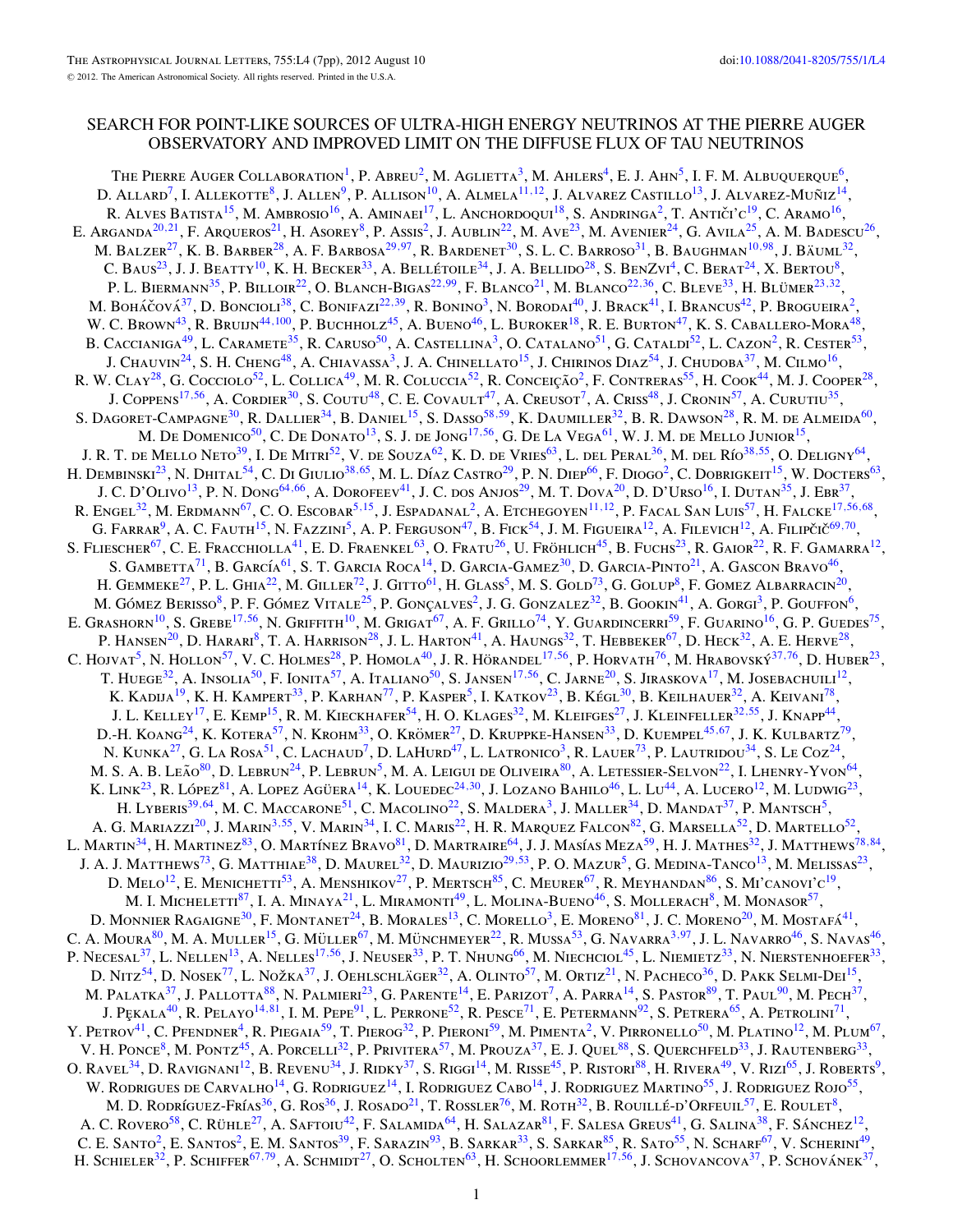F. SCHRÖDER<sup>32</sup>, S. SCHULTE<sup>67</sup>, D. SCHUSTER<sup>93</sup>, S. J. SCIUTTO<sup>20</sup>, M. SCUDERI<sup>50</sup>, A. SEGRETO<sup>51</sup>, M. SETTIMO<sup>45</sup>, A. SHADKAM<sup>78</sup>, R. C. Shellard<sup>29</sup>, I. Sidelnik<sup>12</sup>, G. Sigl<sup>79</sup>, H. H. Silva Lopez<sup>13</sup>, O. Sima<sup>94</sup>, A. 'Smiałkowski<sup>72</sup>, R. Šmída<sup>32</sup>, G. R. Snow<sup>92</sup>, P. Sommers<sup>48</sup>, J. Sorokin<sup>28</sup>, H. Spinka<sup>5,95</sup>, R. Squartini<sup>55</sup>, Y. N. Srivastava<sup>90</sup>, S. Stanic<sup>70</sup>, J. Stapleton<sup>10</sup>, J. Stasielak<sup>40</sup>, M. Stephan<sup>67</sup>, A. Stutz<sup>24</sup>, F. Suarez<sup>12</sup>, T. Suomijärvi<sup>64</sup>, A. D. Supanitsky<sup>58</sup>, T. Šuša<sup>19</sup>, M. S. Sutherland<sup>78</sup>, J. Swain<sup>90</sup>, Z. Szadkowski<sup>72</sup>, M. Szuba<sup>32</sup>, A. Tapia<sup>12</sup>, M. Tartare<sup>24</sup>, O. Taşcău<sup>33</sup>, R. Tcaciuc<sup>45</sup>, N. T. Thao<sup>66</sup>, D. Thomas<sup>41</sup>, J. TIFFENBERG<sup>59</sup>, C. TIMMERMANS<sup>17,56</sup>, W. TKACZYK<sup>72,[97](#page-4-0)</sup>, C. J. TODERO PEIXOTO<sup>62</sup>, G. TOMA<sup>42</sup>, L. TOMANKOVA<sup>37</sup>, B. TOMÉ<sup>2</sup>, 3. TIFFENDERG , C. TIMMERMANG , W. TRAVETR , C. S. TOLERG TERMS 3, C. TOMAT. THE COMMUNIST , C. T. THEOREM , AND THE COMMUNIST AND RESPECT AT A TONACHINI<sup>53</sup>, P. TRAVNICER<sup>32</sup>, D. B. TRIDAPALLI<sup>6</sup>, G. TRISTRAM<sup>7</sup>, E. TROV M. URBAN<sup>30</sup>, J. F. VALDÉS GALICIA<sup>13</sup>, I. VALIÑO<sup>14</sup>, L. VALORE<sup>16</sup>, G. van Aar<sup>17</sup>, A. M. van den Berg<sup>63</sup>, A. van Vliet<sup>79</sup>, E. VARELA<sup>81</sup>, B. VARGAS CÁRDENAS<sup>13</sup>, J. R. VÁZQUEZ<sup>21</sup>, R. A. VÁZQUEZ<sup>14</sup>, D. VEBERIČ<sup>69,70</sup>, V. VERZI<sup>38</sup>, J. VICHA<sup>37</sup>, M. VIDELA<sup>61</sup>, L. VILLASEÑOR<sup>82</sup>, H. WAHLBERG<sup>20</sup>, P. WAHRLICH<sup>28</sup>, O. WAINBERG<sup>11, 12</sup>, D. WALZ<sup>67</sup>, A. A. WATSON<sup>44</sup>, M. WEBER<sup>27</sup>, K. Weidenhaupt<sup>67</sup>, A. Weindl<sup>32</sup>, F. Werner<sup>32</sup>, S. Westerhoff<sup>4</sup>, B. J. Whelan<sup>28,48</sup>, A. Widom<sup>90</sup>, G. Wieczorek<sup>72</sup>, L. Wiencke<sup>93</sup>, B. Wilczyńska<sup>40</sup>, H. Wilczyński<sup>40</sup>, M. Will<sup>32</sup>, C. Williams<sup>57</sup>, T. Winchen<sup>67</sup>, M. Wommer<sup>32</sup>, B. Wundheiler<sup>12</sup>, T. Yamamoto<sup>57,[101](#page-4-0)</sup>, T. Yapici<sup>54</sup>, P. Younk<sup>45,96</sup>, G. Yuan<sup>78</sup>, A. Yushkov<sup>14</sup>, B. Zamorano Garcia<sup>46</sup>, E. Zas14, D. Zavrtanik69*,*70, M. Zavrtanik69*,*70, I. Zaw9*,*[102](#page-4-0), A. Zepeda83*,*[103](#page-4-0), J. Zhou57, Y. Zhu27, M. ZIMBRES SILVA<sup>15,33</sup>, AND M. ZIOLKOWSKI<sup>45</sup><sup>1</sup> Observatorio Pierre Auger, Av. San Martín Norte 304, 5613 Malargüe, Argentina <sup>1</sup> Choronton Finer algor, As San Marin Nore 104, 5813 Malargin, Argumina 19<br>
1-11P and Institute Spectra Techno, Technol University of Linkon, Petrugal<br>
1-11P and Institute Spectra Techno, Technol University of Linkon, P <sup>48</sup> Pennsylvania State University, University Park, PA, USA<br><sup>49</sup> Università di Milano and Sezione INFN, Milan, Italy<br><sup>50</sup> Università di Catania and Sezione INFN, Catania, Italy<br><sup>51</sup> Istituto di Astrofisica Spaziale e Fis 55 Observatorio Pierre Auger, Malargüe, Argentina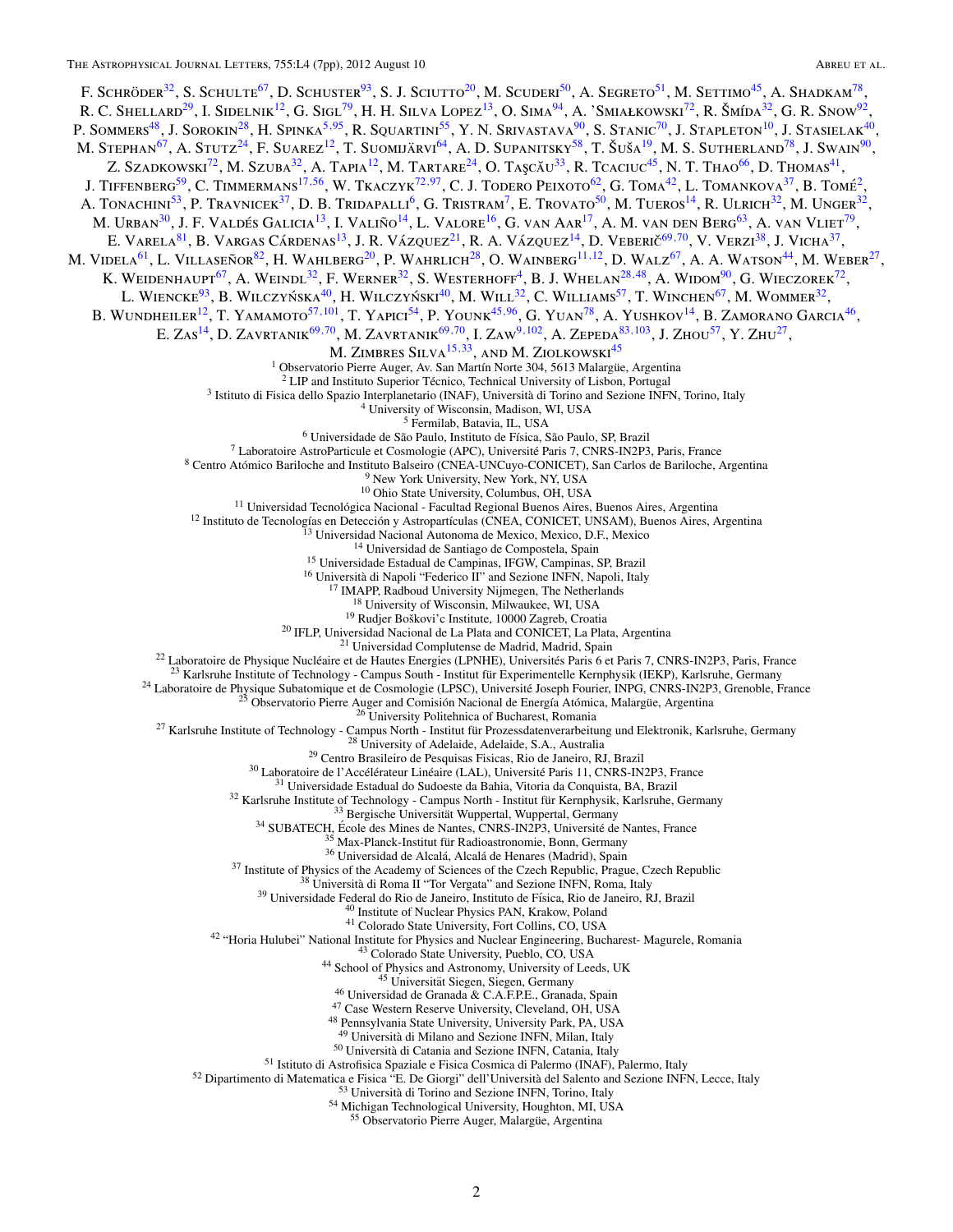<span id="page-4-0"></span>

*Received 2012 May 11; accepted 2012 June 3; published 2012 July 20*

#### ABSTRACT

The surface detector array of the Pierre Auger Observatory can detect neutrinos with energy *Eν* between 1017 eV and  $10^{20}$  eV from point-like sources across the sky south of +55° and north of −65° declinations. A search has been performed for highly inclined extensive air showers produced by the interaction of neutrinos of all flavors in the atmosphere (downward-going neutrinos), and by the decay of tau leptons originating from tau neutrino interactions in Earth's crust (Earth-skimming neutrinos). No candidate neutrinos have been found in data up to 2010 May 31. This corresponds to an equivalent exposure of  $\sim$ 3.5 years of a full surface detector array for the Earth-skimming channel and ∼2 years for the downward-going channel. An improved upper limit on the diffuse flux of tau neutrinos has been derived. Upper limits on the neutrino flux from point-like sources have been derived as a function of the source declination. Assuming a differential neutrino flux  $\bar{k}_{PS} \cdot E_v^{-2}$  from a point-like source, 90% confidence level upper limits for  $k_{PS}$  at the level of  $\approx 5 \times 10^{-7}$  and  $2.5 \times 10^{-6}$  GeV cm<sup>-2</sup> s<sup>-1</sup> have been obtained over a broad range of declinations from the searches for Earth-skimming and downward-going neutrinos, respectively.

*Key words:* astroparticle physics – cosmic rays – neutrinos – telescopes

#### 1. INTRODUCTION

The nature and production mechanisms of ultra-high energy cosmic rays (UHECRs), with energies above  $10^{18}$  eV, are still unknown (Nagano & Watson [2000;](#page-8-0) Bhattacharjee & Sigl [2000;](#page-8-0) Halzen & Hooper [2002\)](#page-8-0). The observation of UHECRs makes an associated flux of ultra-high energy cosmic neutrinos (UHE*ν*s; Becker [2008\)](#page-8-0) very likely. All models of UHECR production predict neutrinos as a result of the decay of charged pions generated in interactions of cosmic rays within the sources themselves ("astrophysical" neutrinos), and*/*or in their propagation through background radiation fields ("cosmogenic" neutrinos; Berezinsky & Zatsepin [1969;](#page-8-0) Stecker [1973\)](#page-8-0). In fact, charged pions, which are photoproduced by UHECR protons interacting with the cosmic microwave background radiation, decay into UHE*ν*s. However, the predicted flux has large

 $\overline{97}$  Deceased.

<sup>98</sup> Now at University of Maryland.

<sup>99</sup> Now at Institut de Física d'Altes Energies, Bellaterra, Spain.

<sup>&</sup>lt;sup>100</sup> Now at Université de Lausanne.

<sup>101</sup> Now at Konan University, Kobe, Japan.

<sup>102</sup> Now at NYU Abu Dhabi.

<sup>103</sup> Now at the Universidad Autonoma de Chiapas on leave of absence from Cinvestav.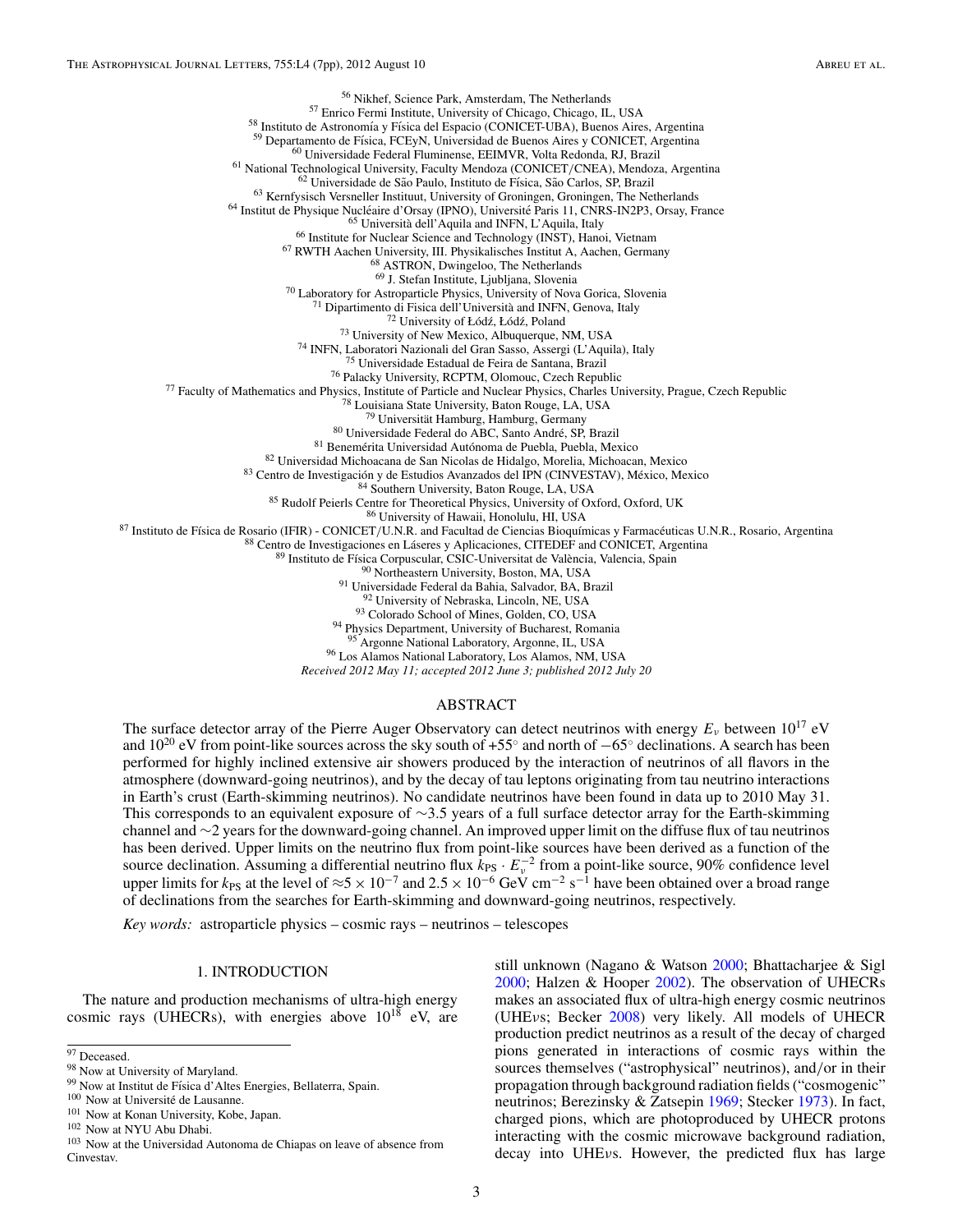<span id="page-5-0"></span>uncertainties, since it depends on the UHECR spectrum and on the spatial distribution and cosmological evolution of the sources (Becker [2008;](#page-8-0) Ahlers et al. [2010;](#page-8-0) Kotera et al. [2010\)](#page-8-0). If UHECRs are heavy nuclei, the UHE*ν* yield is strongly suppressed (Ave et al. [2005\)](#page-8-0).

The observation of UHE neutrinos would open a new window to the universe. Neutrinos travel unaffected by magnetic fields and can give information on astrophysical regions that are otherwise hidden from observation by large amounts of matter. The discovery of astrophysical neutrino sources would shed light on the long-standing question of the origin of cosmic rays, and clarify the production mechanism of the GeV–TeV gamma rays observed on Earth (Gaisser [1995;](#page-8-0) Alvarez-Muñiz & Halzen [2002\)](#page-8-0).

The Pierre Auger Observatory (Abraham et al. [2004\)](#page-8-0)—located in the province of Mendoza, Argentina, at a mean altitude of 1400 m above sea level ( $\sim$ 875 g cm<sup>-2</sup>)—was designed to measure extensive air showers (EAS) induced by UHECRs. The fluorescence detector (Abraham et al. [2010a\)](#page-8-0) comprises a set of imaging telescopes to measure the light emitted by excited atmospheric nitrogen molecules as the EAS develops. A surface detector (SD; Allekotte et al. [2008\)](#page-8-0) measures EAS particles on the ground with an array of water-Cherenkov detectors ("stations"). Each SD station contains 12 tonnes of water viewed by three 9" photomultipliers. Arranged on a triangular grid with 1.5 km spacing, 1660 SD stations are deployed over an area of  $\sim$ 3000 km<sup>2</sup>, overlooked by 27 fluorescence telescopes.

Although the primary goal of the SD is to detect UHECRs, it can also identify UHE neutrinos. Neutrinos of all flavors can interact at any atmospheric depth through charged or neutral currents and induce a "downward-going" (DG) shower. In addition, tau neutrinos can undergo charged current interactions in the Earth crust and produce a tau lepton which, after emerging from the Earth surface and decaying in the atmosphere, will induce an "Earth-skimming" (ES) upward-going shower. Even if tau neutrinos are not expected to be produced at the astrophysical source, approximately equal fluxes for each neutrino flavor should reach the Earth as a result of neutrino oscillations over cosmological distances. Neutrino candidate events must be identified against the overwhelming background of showers initiated by standard UHECRs (protons or nuclei) and, in a much smaller proportion, photons (Abraham et al. [2010b\)](#page-8-0). Highly inclined (zenith angle  $\theta > 75^{\circ}$ ) ES and DG neutrino-induced showers will present a significant electromagnetic component at the ground ("young" showers), producing signals spread over hundreds of nanoseconds in several of the triggered SD stations. Inclined showers initiated by standard UHECRs are, by contrast, dominated by muons at ground level ("old" showers), with signals typically spread over only tens of nanoseconds.

Thanks to the fast sampling (25 ns) of the SD digital electronics, several observables sensitive to the signal time structure can be used to discriminate between young and old showers, allowing for detection of UHE*ν*s. Candidates for UHE*ν*s are searched for in inclined showers in the ranges  $75^{\circ} < \theta < 90^{\circ}$  and  $90^{\circ} < \theta < 96^{\circ}$  for the DG and ES analysis, respectively.

## 2. LIMITS ON THE DIFFUSE FLUX OF UHE TAU NEUTRINOS

An upper limit on the diffuse flux of tau neutrinos from the search for ES events in data through 2008 April 30 (∼2 years of exposure with a full SD array) was reported in Abraham et al. [\(2009\)](#page-8-0). Here, the search is extended to data until 2010



**Figure 1.** Exposure of the surface detector of the Pierre Auger Observatory for Earth-skimming neutrino initiated showers as a function of the neutrino energy, for data collected between 2004 January 1 and 2010 May 31.

May 31 (∼3.5 years of exposure with a full SD array), and an improved limit is obtained. A preliminary report of this result was presented in Guardincerri et al. [\(2011\)](#page-8-0).

Details of the neutrino selection procedure, of the calculation of the detector exposure for ES showers, and of sources of systematic uncertainties are given in Abraham et al. [\(2009\)](#page-8-0). The neutrino selection criteria were optimized with an early data set collected between 2004 November 1 and December 31. By using data rather than Monte Carlo simulations, all possible detector effects and shower-to-shower fluctuations, which constitute the main background to UHE*ν*s and may not be well reproduced by simulations, are taken into account. The neutrino selection established with the training sample was then applied to a "blind search sample" of data collected between 2004 January 1 and 2010 May 31 (excluding 2004 November and December). The blind search sample is equivalent to ∼3*.*5 years of data collected by a fully efficient SD array, i.e., with all stations working continuously. The time evolution of the SD array, which was growing during the construction phase, as well as the dead times of individual stations, was accounted for in this calculation. The integrated exposure for detection of ES tau neutrinos as a function of energy is shown in Figure 1. No neutrino candidates were found in the blind search. Assuming a differential spectrum  $\Phi(E_v) = dN_v/dE_v = k \cdot E_v^{-2}$  for the diffuse flux of UHE<sub>*v*s</sub> and zero background (Abraham et al. [2009;](#page-8-0) Abreu et al. [2011a\)](#page-8-0), a 90% confidence level (CL) upper limit on the integrated flux of tau neutrinos is derived:

$$
k < 3.2 \times 10^{-8} \, \text{GeV} \, \text{cm}^{-2} \, \text{s}^{-1} \, \text{sr}^{-1}.\tag{1}
$$

Systematic uncertainties in the exposure were taken into account in the upper limit by using a semi-Bayesian extension (Conrad et al. [2003\)](#page-8-0) of the Feldman–Cousins approach (Feldman & Cousins [1998\)](#page-8-0). The limit, shown as a horizontal line in Figure [2,](#page-6-0) is valid in the energy range  $1.6 \times 10^{17}$  eV  $\leq E_v \leq 2.0 \times 10^{19}$  eV, where ≈90% of neutrino events would be detected for an  $E_v^{-2}$ flux. Also shown is the 90% CL upper limit in differential form, where the limit was calculated independently in each energy bin of width 0.5 in  $\log_{10} E_v$ . The integrated and differential limits from the search for DG neutrinos (Abreu et al. [2011a\)](#page-8-0) at the Pierre Auger Observatory, based on a "blind search sample" of data collected from 2007 November 1 until 2010 May 31 (equivalent to ∼2*.*0 years of exposure with the full SD array), are also shown in Figure [2,](#page-6-0) together with limits from the IceCube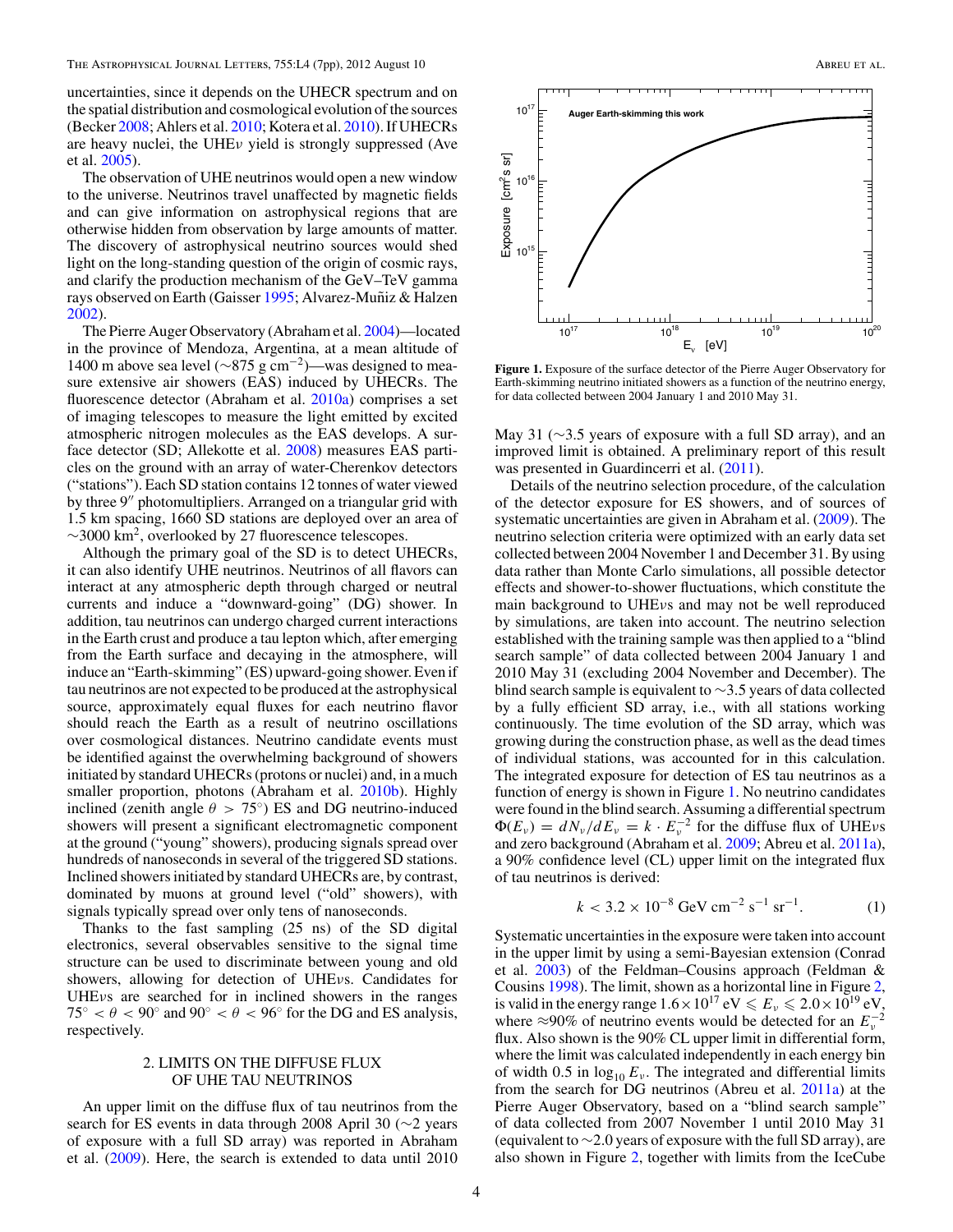<span id="page-6-0"></span>

**Figure 2.** Differential and integrated upper limits at 90% CL on the single flavor  $E_v^{-2}$  neutrino flux from the search for downward-going and Earthskimming neutrinos at the Pierre Auger Observatory. Integrated upper limits are indicated by horizontal lines, with the corresponding differential limits being represented by segments of width 0.5 in  $log_{10} E_v$ . Limits from the IceCube Neutrino Observatory (Abbasi et al. [2011a\)](#page-8-0) and from the ANITA experiment (Gorham et al. [2010\)](#page-8-0) are also shown after proper rescaling to account for single flavor neutrino flux and different energy binning. Predictions for cosmogenic neutrinos under different assumptions (Ahlers et al. [2010;](#page-8-0) Kotera et al. [2010\)](#page-8-0) are also shown, although predictions almost one order of magnitude lower or higher exist.

Neutrino Observatory (Abbasi et al. [2011a\)](#page-8-0) and the ANITA experiment (Gorham et al. [2010\)](#page-8-0). The shaded area in Figure 2 brackets the cosmogenic neutrinos fluxes predicted under a wide range of assumptions for the cosmological evolution of the sources, for the transition between the galactic and extragalactic component of cosmic rays, and for the UHECR composition (Kotera et al. [2010\)](#page-8-0). The corresponding number of cosmogenic neutrino events expected in the blind search sample ranges between 0.1 and 0.3, approximately. For the diffuse flux of cosmogenic neutrinos predicted in Ahlers et al. [\(2010\)](#page-8-0), 0*.*6 neutrino events are expected at the Pierre Auger Observatory with the integrated exposure of the present analysis, to be compared with 0*.*43 events expected in the 333*.*5 days of live time of the IceCube-40 neutrino telescope (Abbasi et al. [2011a\)](#page-8-0). The current bound to a cosmogenic neutrino flux with energy dependence as in Ahlers et al. [\(2010\)](#page-8-0) and shown in Figure 2 is four times larger than the predicted value. With the current selection criteria the exposure accumulated in ∼10 more years with the Pierre Auger Observatory may exclude this cosmogenic neutrino flux at 90% CL. Note that the maximum sensitivity of the Pierre Auger Observatory, obtained for  $E_v \sim 10^{18}$  eV, matches well the peak of the expected neutrino flux.

## 3. SENSITIVITY TO POINT-LIKE SOURCES

The neutrino search at the Pierre Auger Observatory is limited to highly inclined showers, with zenith angles between 90◦ and 96◦ in the ES analysis, and between 75◦ and 90◦ in the DG analysis. Thus, at each instant, neutrinos can be detected only from a specific portion of the sky corresponding to these zenith angle ranges. A point-like source of declination *δ* and right ascension  $\alpha$  (equatorial coordinates) is seen at our latitude  $(\lambda = -35^\circ, 2)$ , at a given sidereal time *t*, with a zenith angle  $\theta(t)$ 



**Figure 3.** Fraction of a sidereal day having a point-like source at declination *δ* detectable by the Pierre Auger Observatory with the Earth-skimming and downward-going neutrino selection.

given by

$$
\cos \theta(t) = \sin \lambda \, \sin \delta + \cos \lambda \, \cos \delta \, \sin(2\pi t/T - \alpha), \qquad (2)
$$

where *T* is the duration of one sidereal day. From Equation (2), the fraction of a sidereal day during which a source is detectable (i.e., within the zenith angle ranges for the ES and DG analyses) is shown in Figure 3; it depends only on the source declination. The SD of the Pierre Auger Observatory is sensitive to pointlike sources of neutrinos over a broad declination range spanning north of  $\delta \sim -65^\circ$  and south of  $\delta \sim 55^\circ$ . The regions of the sky close to the Northern ( $\delta = 90^\circ$ ) and Southern ( $\delta = -90^\circ$ ) Terrestrial Poles are not accessible by this analysis. As an example, Centaurus A ( $\delta \sim -43^\circ$ ) is observed ~7% (~15%) of one sidereal day in the range of zenith angles corresponding to the ES (DG) search. The peaks in Figure 3 are a consequence of the relatively smaller rate of variation of the zenith angle with time for directions near the edges of the range accessible to this analysis.

The exposure of the SD as a function of the neutrino energy and of the source position in the sky,  $\mathcal{E}(E_\nu, \delta)$ , is evaluated by folding the SD aperture with the neutrino interaction probability and the selection efficiency for each neutrino channel. The procedure is identical to that used for the calculation of the exposure for a diffuse flux of UHE*ν*s (Abraham et al. [2009;](#page-8-0) Abreu et al. [2011a;](#page-8-0) Guardincerri et al. [2011\)](#page-8-0), with the exception of the solid angle integration over the sky. The integration over the blind search time period takes into account the growth of the SD array during its construction phase and dead times of individual stations. For example, the exposure for the DG analysis is given by

$$
\mathcal{E}(E_{\nu}, \delta) = \frac{1}{m} \sum_{i}
$$
  
 
$$
\times \left[ \omega_{i} \sigma_{i}(E_{\nu}) \int \int \int \cos \theta(t) \varepsilon_{i}(\mathbf{r}, E_{\nu}, \theta(t), D, t) dA dD dt \right],
$$
 (3)

where the integration is performed over the area *A* of the SD, the interaction depth *D* of the neutrino, and the search period. In Equation (3), *m* is the mass of a nucleon,  $\sigma_i(E_v)$  is the neutrinonucleon cross-section (Cooper-Sarkar & Sarkar [2008\)](#page-8-0), and *εi*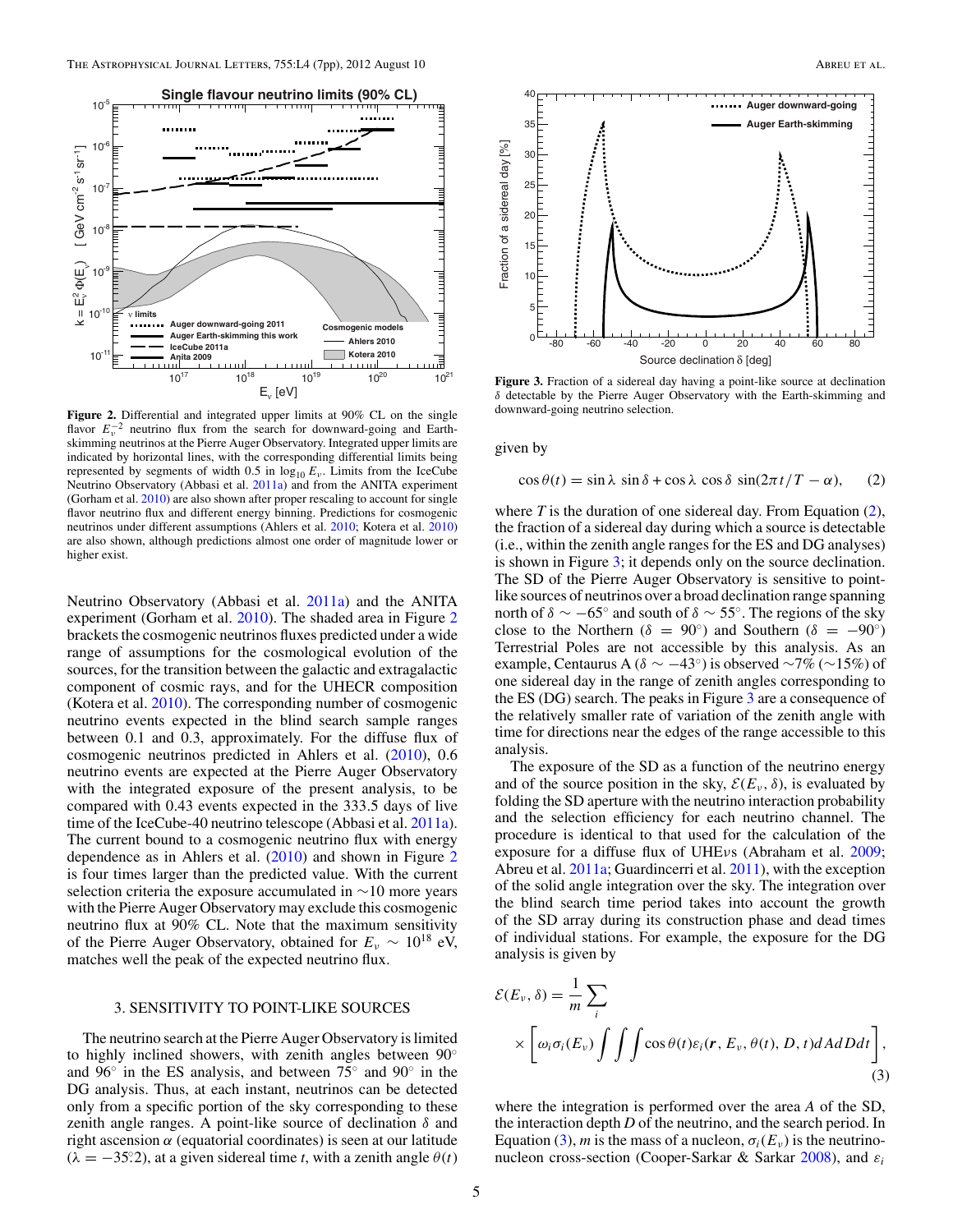is the neutrino selection efficiency, with the sum running over the three neutrino flavors ( $\omega_i = 1$ , corresponding to a 1:1:1 flavor ratio) and over the neutrino charged and neutral current interactions. The dependence of *ε* on several parameters (the point of impact at ground of the shower core, *r*, the neutrino interaction depth, its energy and zenith angle, and time) is also explicitly included in Equation [\(3\)](#page-6-0). The dependence of the exposure on the source declination comes through  $\theta(t)$  as obtained from Equation [\(2\)](#page-6-0). When integrating over time, only those periods when the source is within the zenith angle range of the neutrino selection are considered. The exposure for ES neutrinos is derived analogously to Equation [\(3\)](#page-6-0).

Changes in the detector configuration during data taking, due to the dead times of the SD stations, and to the increase of the array size during the construction phase, may introduce a dependence of the exposure on the right ascension. In particular, fluctuations in the number of stations cause a small diurnal variation, but this effect is only apparent in solar time. When averaged over a large number of sidereal days, as in this analysis, the modulation in right ascension caused by this effect is less than 1% (Abreu et al. [2011b\)](#page-8-0). For this reason, the dependence of the exposure on  $\alpha$  has been neglected in the evaluation of the upper limits.

Due to the finite resolution of the SD on the reconstruction of the variables used in the selection of neutrino-induced showers, events close to the edges of the zenith angle range for the neutrino selection may be wrongly rejected (or wrongly accepted). In the exposure as given in Equation [\(3\)](#page-6-0) we account for this effect by evaluating the selection efficiency *ε* through Monte Carlo simulations.

Several other sources of systematic uncertainties on the exposure have been investigated (Abraham et al. [2009;](#page-8-0) Abreu et al. [2011a\)](#page-8-0). For the DG analysis, the major contributions in terms of deviation from a reference exposure come from the knowledge of neutrino-induced shower simulations (+9%*,* −33%), of the neutrino cross-section  $(\pm 7\%)$ , and of the topography  $(\pm 6\%)$ . Only uncertainties compatible with the conventional NLO DGLAP formalism of *ν* cross-section calculation—see Cooper-Sarkar & Sarkar [\(2008\)](#page-8-0) for details—have been considered. We have not accounted for gluon saturation models that would give rise to considerable smaller *ν* cross-sections (as small as a factor  $\sim$ 2 at 10<sup>18</sup> eV; Henley & Jalilian-Marian [2006;](#page-8-0) Armesto et al. [2008\)](#page-8-0), and hence to a larger systematic uncertainty than the one quoted here. For the ES analysis, the systematic uncertainties are dominated by the tau energy losses (+25%*,* −10%), the shower simulations (+20%*,* −5%), and the topography (+18%*,* 0%).

## 4. LIMITS ON THE FLUX OF UHE NEUTRINOS FROM POINT-LIKE SOURCES

The expected number of neutrino events in an energy range [*E*min*, E*max] from a point-like source located at a declination *δ* is given by

$$
N_{\text{expected}}^{\text{pointsource}}(\delta) = \int_{E_{\text{min}}}^{E_{\text{max}}} F(E_{\nu}) \mathcal{E}(E_{\nu}, \delta) dE_{\nu} , \qquad (4)
$$

where  $F(E_v)$  is the flux of UHE<sub>*v*</sub> s from the source. No candidate events were selected using the ES and DG analyses. Under the conservative assumption of zero background, a 90% CL upper limit on the neutrino flux from point-like sources is derived. To set the upper limit, a differential flux  $F(E_v) = k_{PS}(\delta) \cdot E_v^{-2}$  was assumed, as well as a 1:1:1 neutrino flavor ratio. Systematic



**Figure 4.** Upper limits at 90% CL on a single flavor  $E_n^{-2}$  flux from a specific point-like source as a function of the source declination. The bounds from the Earth-skimming and downward-going neutrino analyses hold for a neutrino energy range  $10^{17} - 10^{20}$  eV (see text for details).

uncertainties on the exposure were calculated using the semi-Bayesian approach described above in Section [2.](#page-5-0)

In Figure 4, the 90% CL upper limits on  $k_{PS}$  derived from the ES and DG analyses are shown as a function of source declination. Limits for  $k_{PS}$  at the level of  $\approx$ 5 × 10<sup>-7</sup> and  $2.5 \times 10^{-6}$  GeV cm<sup>-2</sup> s<sup>-1</sup> were obtained over a broad range of declinations from the searches for ES and DG neutrinos, respectively.

The shape of the declination-dependent upper limits is largely determined by the fraction of time a source is within the field of view of the ES or DG analyses (cf. Figure [3\)](#page-6-0), and, to a lesser extent, by the zenith angle dependence of the exposure.

The upper limits are derived for neutrinos in the energy range  $1.6 \times 10^{17}$  eV–2.0  $\times 10^{19}$  eV for the ES analysis, and in the energy range  $1 \times 10^{17}$  eV– $1 \times 10^{20}$  eV for the DG analysis, with a negligible dependence of these energy intervals on the source declination. These are the best limits around 1 EeV.

The IceCube Neutrino Observatory and the Antares Neutrino Telescope have also searched for UHE*ν*s from point-like sources (Abbasi et al.  $2011b$  and Adrián-Martínez et al.  $2011$ , respectively). The bounds obtained by these two experiments apply to energies below the Auger energy range.

Limits for the particular case of the active galaxy Centaurus A, a potential source of UHECRs, are shown in Figure [5,](#page-8-0) together with constraints from other experiments. The predicted fluxes for two theoretical models of UHE*ν* production—in the jets (Cuoco & Hannestad [2008\)](#page-8-0) and close to the core of Centaurus A (Kachelriess et al. [2009\)](#page-8-0)—are also shown for comparison. The expected number of events in our blind search samples for a flux like in Cuoco & Hannestad [\(2008\)](#page-8-0) is about 0.1 and 0.02 for the ES and DG selection, respectively, the expected number for Kachelriess et al. [\(2009\)](#page-8-0) being one order of magnitude smaller.

## 5. SUMMARY

The sensitivity of the Pierre Auger Observatory to pointlike sources of neutrinos with UHE has been obtained. Highly inclined EAS produced by the interaction of neutrinos of all flavors in the atmosphere and by the decay of tau leptons originating from tau neutrino interactions in the Earth's crust were searched for, and differentiated from the background of standard UHECRs thanks to the distinctive time structure of the signals measured by the SD array. The search for neutrinos was